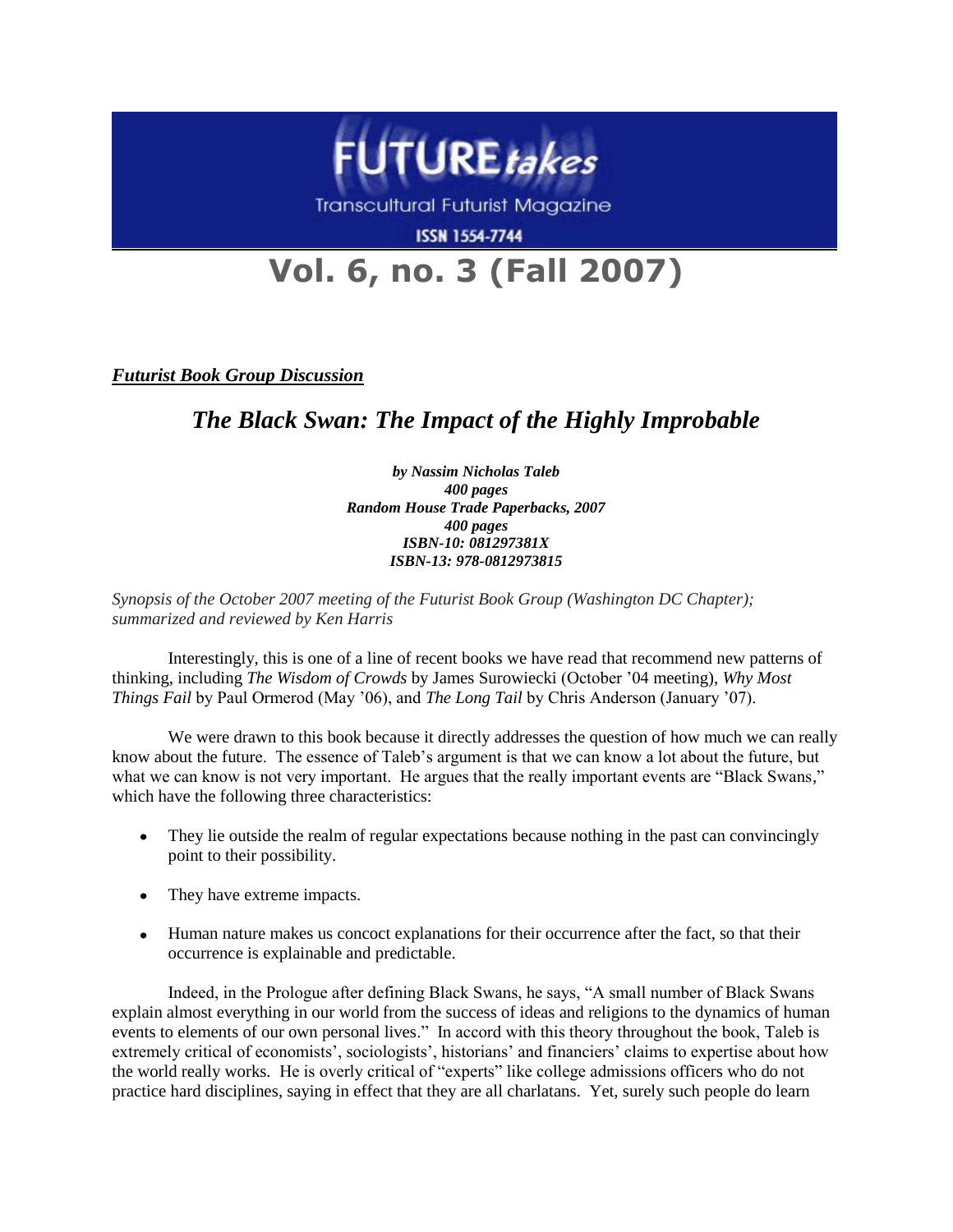some things through experience even if they cannot operate under hard rules like the laws of physics. World Future Society members should be concerned about his criticism because modes of studying the future resemble the social science disciplines of which he is so critical. Taleb does not mention futurists or futures studies anywhere in the book, and, no doubt, he would be skeptical of their value if asked for comment. But, if he were told that futurists consider many possible alternative futures, consider the possibility of very beneficial and very harmful wildcard events, and look for weak signals in the present of what may come in the future, he might be more accepting of our discipline and us.

Part 1 considers how humans deal with knowledge. Taleb contrasts "Mediocristan" and "Extremistan." In Mediocristan, things are predictable. They are predictable because they are amenable to analysis by conventional bell curve statistics. They include things like height, weight, and age of a population. The number of observations is so large that no single observation with an extreme value can shift the value of the entire population very much. On the other hand, phenomena in Extremistan are not amenable to conventional statistical analysis because a single unit can affect the entire population disproportionately. Of course, Taleb argues that Extremistan phenomena are the really important ones. In fact, the world is continually becoming more like Extremistan and thus harder to predict. This contrast between Mediocristan and Extremistan is a very effective way of getting across Taleb's thesis that we cannot predict things that are really important.

In later chapters of Part 1, Taleb discusses why people make some of the errors they do in trying to explain how things really happen. One is that by "living in Mediocristan" we eliminate Black Swan surprises from our thinking. This in turn leads to the errors of focusing on pre-selected segments of things we see and generalizing from that to things we cannot see. Another is that we have a natural inclination to look for instances that confirm our theory and vision of the world, and in so doing, we may overlook things that are really important. Then, there is what Taleb calls "the narrative fallacy" in which we tend to make up stories to explain what we have seen simply because getting and storing the information we really need for a full explanation is costly and difficult. Another common error, says Taleb, is the ludic fallacy – the false assumption that succeeding in real life is like succeeding in a game of chance in which you know the odds. In reality, you don't know the odds.

Taleb begins Part 2, "We Just Can't Predict," with the statement, "I find it scandalous that in spite of the empirical record we continue to project into the future as if we were good at it using tools and methods that exclude rare events." Chapter 10 is where he addresses "the expert problem." He gets to the essence of his problem with experts when he says, "Professions that deal with the future and base their studies on the non-repeatable past have an expert problem (with the exception of the weather and businesses inventing short-term physical processes, not socioeconomic ones)…The problem with experts is that they do not know what they do not know. Lack of knowledge and delusion about the quality of your knowledge come together – the same process that makes you know less also makes you satisfied with your knowledge." Surely, this is an exaggeration. People who Taleb says are experts who tend not to be experts – for example, college admissions officers, psychiatrists and court judges – learn some valuable lessons from experience that they can and do apply later.

Chapter 11 makes the very good point that the most consequential discoveries are often inadvertent such as Flemming's discovery of penicillin. He goes on to discuss more generally the problem of predicting the behavior of a system which, like most in real life, has three or more variables. Here he says essentially that the complexity of such systems makes predicting their behavior impossible. However, he neglects the possibility that increasingly powerful computers do permit continually improving modeling of such systems. He further objects to the idea of predicting such multi-variable systems that include humans because humans have free will, and "You cannot predict how people will act." Many psychiatrists and psychologists would take issue with that statement.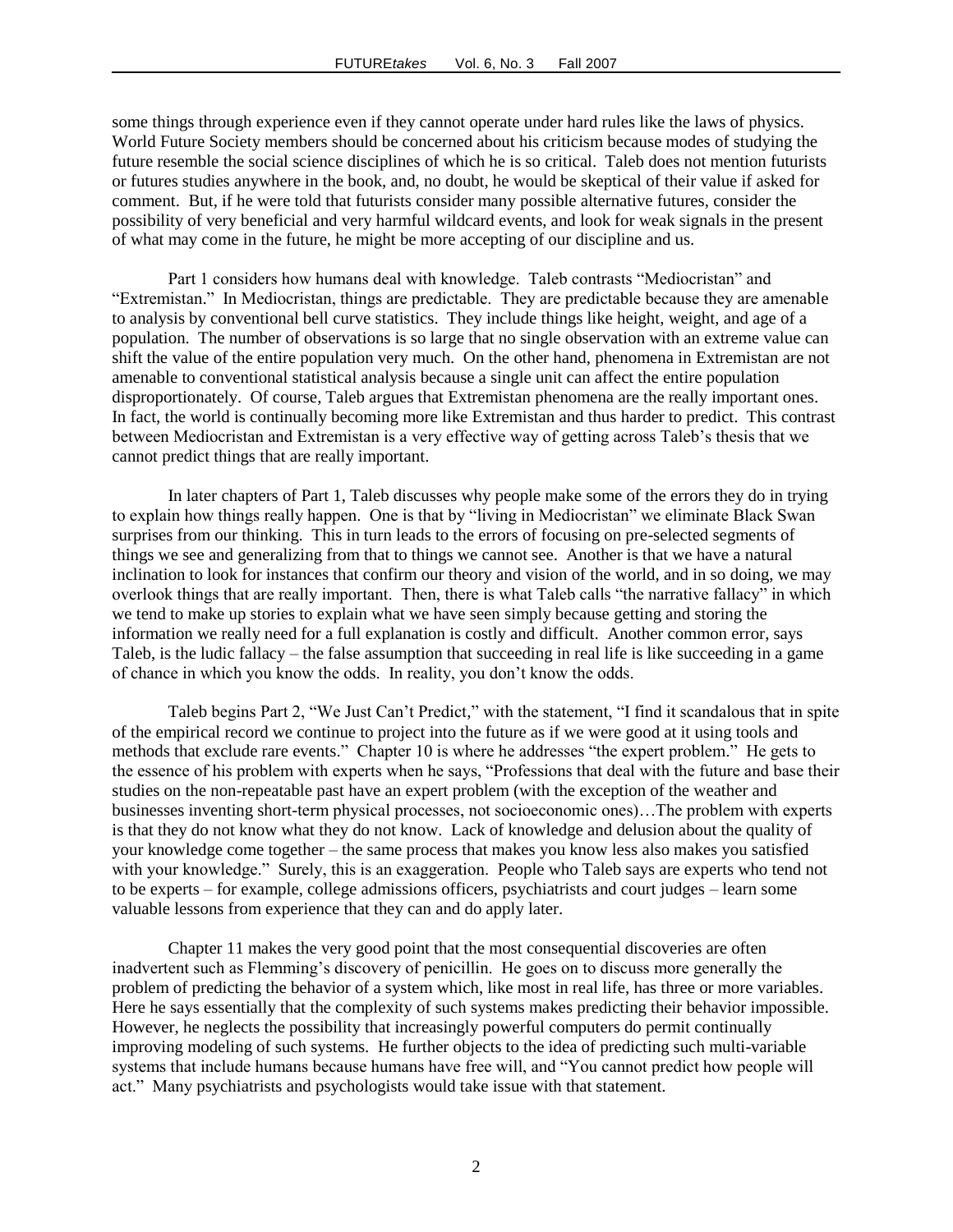In chapter 13, Taleb expounds a philosophy of life based on the existence of Black Swans and our inability to predict the future. He clarifies that he is really arguing against the idea that predicting the behavior of large systems is impossible. He advises the reader to "be human" and make predictions in running one's own affairs but not to listen to economic forecasters or predictors in social science. He advises us to "be prepared" for any eventuality. In finance, this means to have both a hyper-conservative and hyper-aggressive strategy in which you put most of your money into very safe investments like Treasury bills and the rest, say 10-15%, into riskier investments. He lists 5 "tricks" for effective dealing with Black Swans in your life:

- Learn to distinguish between activities in which a lack of predictability can be or has been extremely beneficial and those where failure to understand the future can cause harm.
- Work hard to let contingency enter your working life.
- Seize any opportunity or anything that looks like opportunity.
- Let governments predict but do not set much store by what they say.
- Do not waste time fighting forecasters, stock analysts, economists and social scientists except to play pranks on them.

Part 3 deals with the more technical, mathematical aspects of predicting. Curiously, Taleb says these are the more non-essential sections of the book and chapters 15 and 17 and the first half of chapter 16 can be skipped without any serious loss to the thoughtful reader. The most important lesson of this part of the book is understanding the limited usefulness of the Gaussian or bell curve in statistics. Taleb says it useful for limited purposes like analyzing crime and mortality statistics. He is much more supportive of the more powerful Mandelbrotian approach, but his explanation of it is not as clear to the non-statistically trained reader.

This book in a mostly entertaining fashion deals with many subjects, all loosely connected with the notion that we cannot predict truly consequential events the author calls Black Swans and how to live fruitfully with that in mind. Read it to become more careful and thoughtful in your thinking about the future and especially in evaluating what others say about it.

## *POINTS FOR THE CLASSROOM (send comments to [forum@futuretakes.org\)](mailto:forum@futuretakes.org):*

- o *Taleb observes that the world is becoming harder to predict. Will this lead to a resurgence of qualitative methodology and/or the advent of a new methodology – in preference to statistical models and possibly managerial metrics?*
- o *Taleb discusses "the expert problem," specifically, that they do not know what they do not know and that the same process that makes them know less also makes them satisfied with the knowledge that they do have. Considering the limitations of prediction, "information overload" – and the fact that even science and mathematics are proving their own limitations – what will "experts" be in 2025?*
- o *Consider the first of Taleb's "tricks" for effectively dealing with Black Swans. What fundamental characteristics, if any, separate the "wild cards" that can lead to beneficial consequences from those that can lead to harm?*